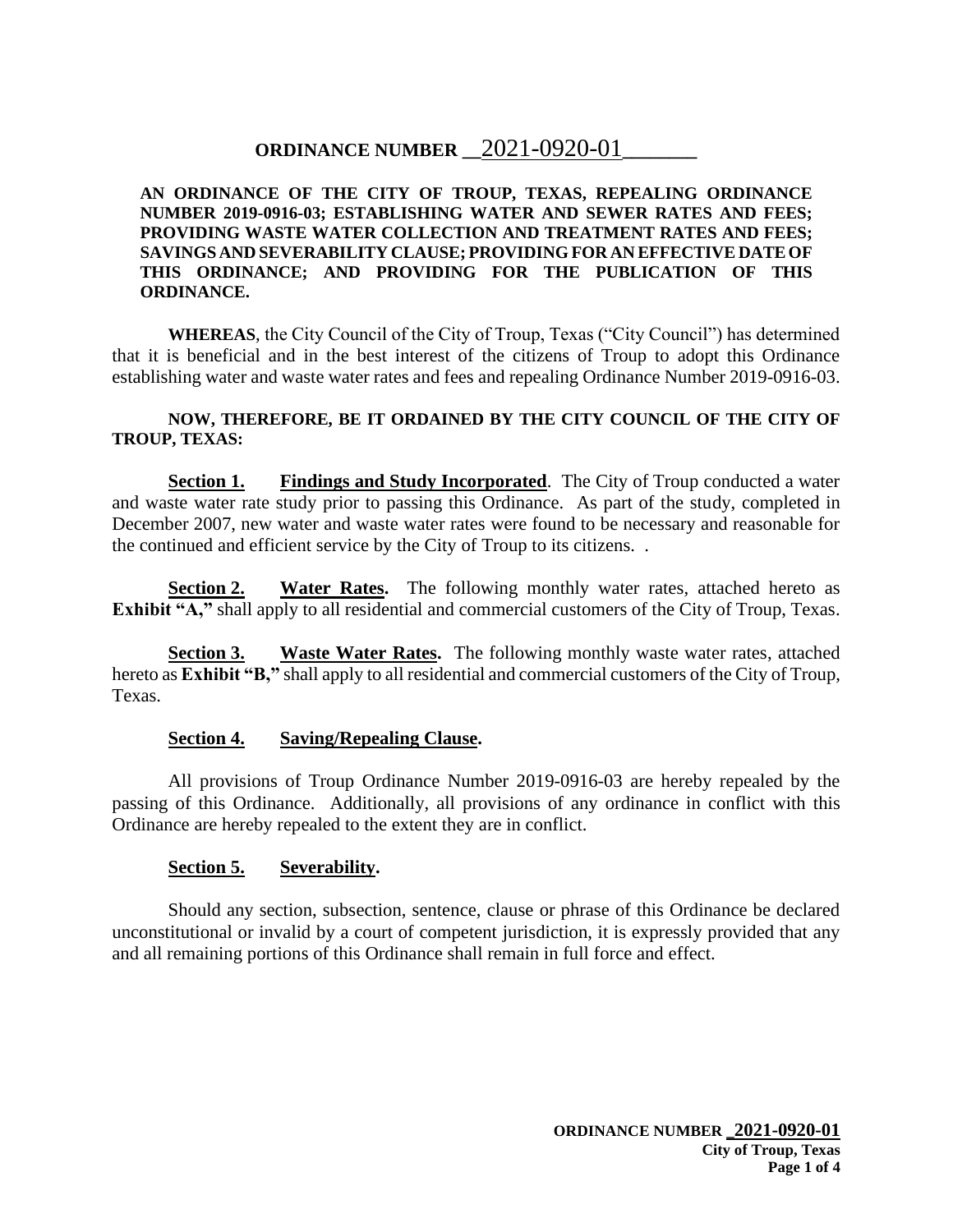### **Section 6. Effective Date.**

This Ordinance shall become effective upon publication and notice as required by the Texas Local Government Code.

**PASSED AND APPROVED** at a duly called meeting of the City Council, City of Troup, Texas, held on the 20th day of September, 2021.

Joe Carlyle, Mayor City of Troup, Texas

Attest:

Buffie Deason, City Secretary City of Troup, Texas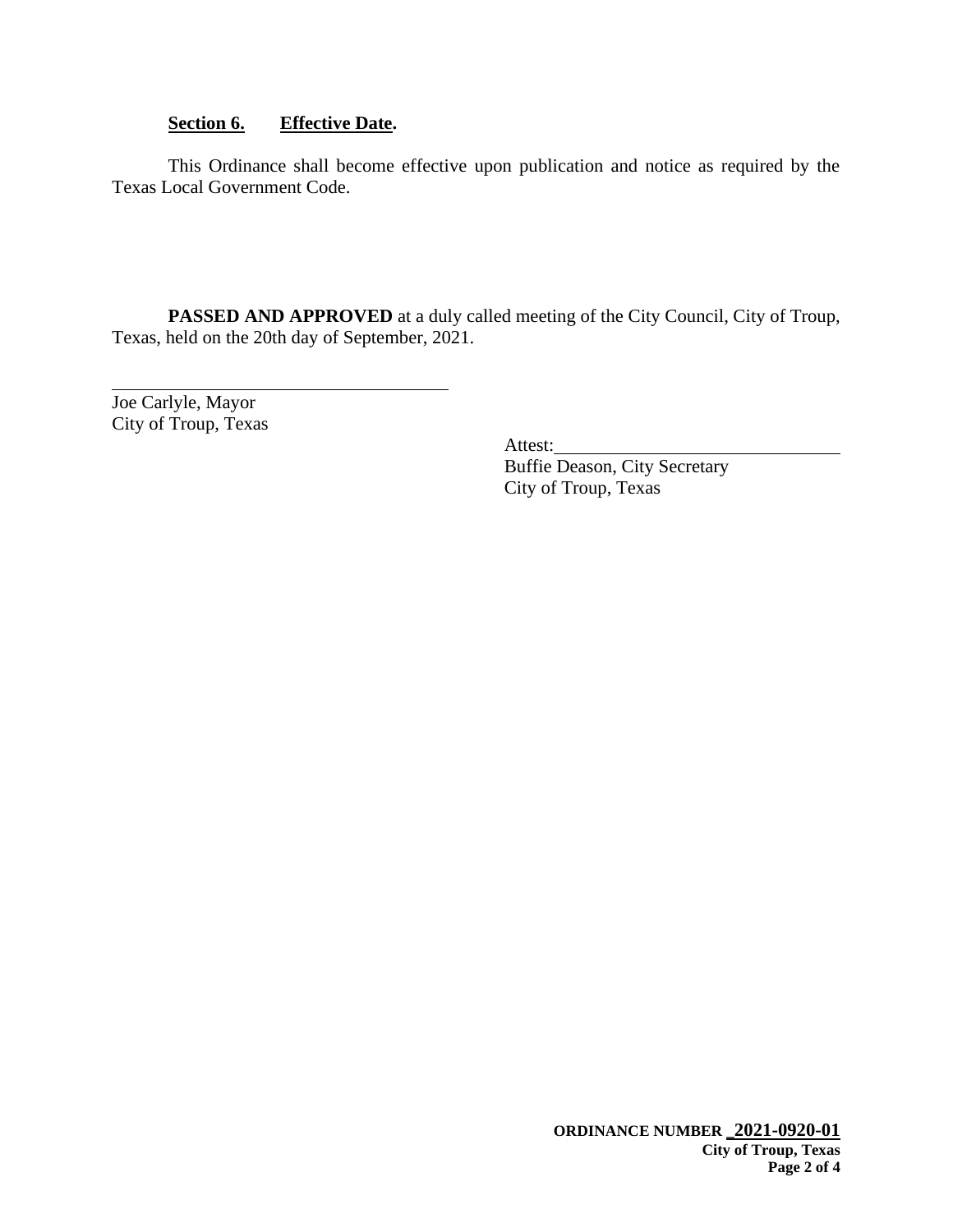# **EXHIBIT "A"**

### **WATER RATE SCHEDULE**

# Within Corporate Limits

| (a) | Monthly Minimum Charge for first 1,000 gallons of                                     |      |
|-----|---------------------------------------------------------------------------------------|------|
|     | (b) Volume charge for all consumption exceeding 1,000<br>gallons (per 1,000 gallons): |      |
|     |                                                                                       | 4.82 |
|     |                                                                                       | 6.26 |
|     |                                                                                       | 7.70 |
|     |                                                                                       |      |

# Outside Corporate Limits

| (a) | Monthly Minimum Charge for first 1,000 gallons of                                 | \$38.52 |
|-----|-----------------------------------------------------------------------------------|---------|
| (b) | Volume charge for all consumption exceeding 1,000<br>gallons (per 1,000 gallons): |         |
|     |                                                                                   | 9.64    |
|     |                                                                                   | 12.52   |
|     |                                                                                   | 15.40   |